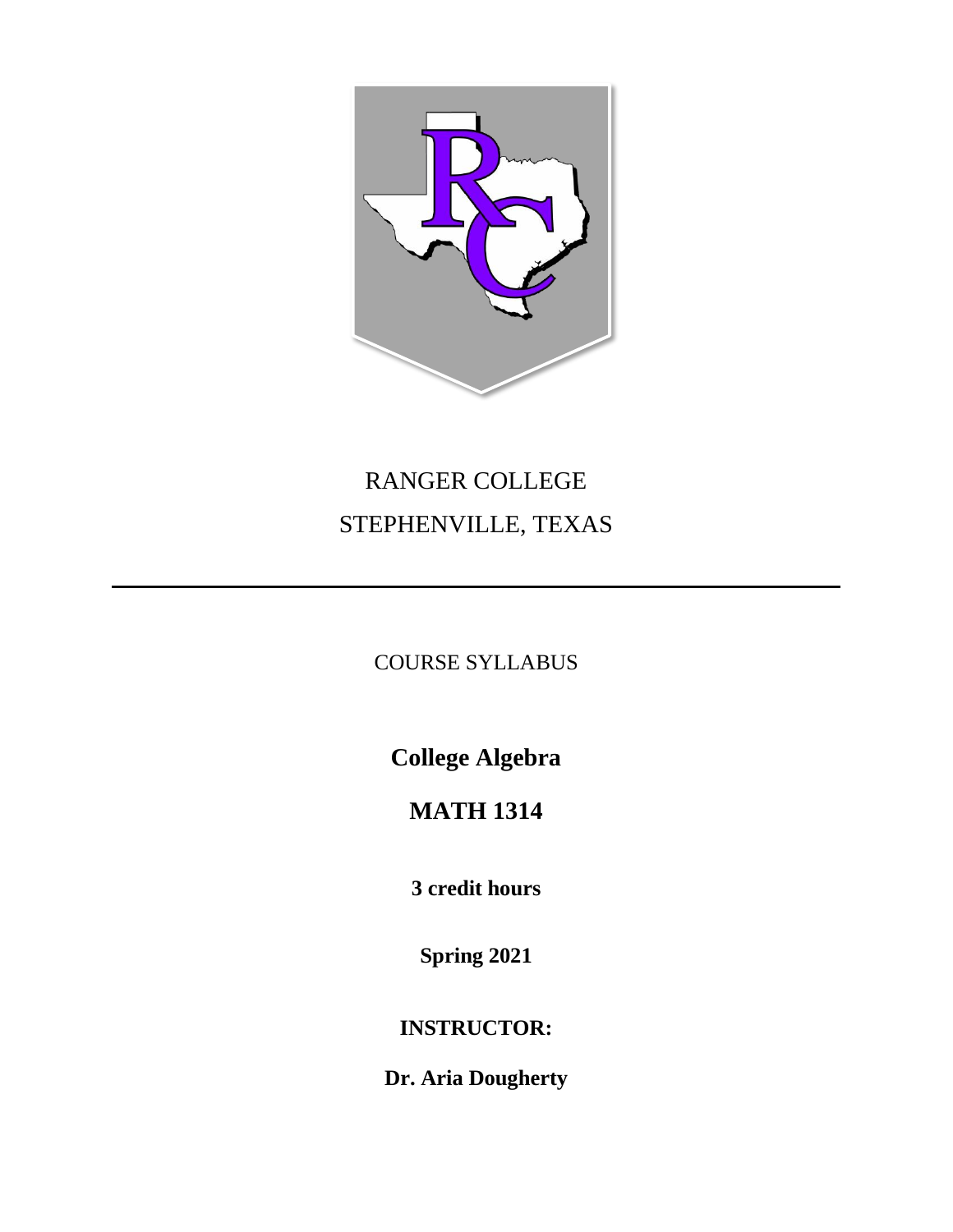| <b>INSTRUCTOR:</b>   | Dr. Aria Dougherty           |               |  |
|----------------------|------------------------------|---------------|--|
| EMAIL:               | adougherty@rangercollege.edu |               |  |
| PHONE:               | $(254)267 - 7101$            |               |  |
| <b>OFFICE:</b>       | Admin 4                      |               |  |
| <b>OFFICE HOURS:</b> | Monday / Wednesday           | $3:30 - 5:00$ |  |
|                      | Tuesday / Thursday           | $3:00 - 5:00$ |  |

#### **I. Texas Core Curriculum Statement of Purpose**

Through the Texas Core Curriculum, students will gain a foundation of knowledge of human cultures and the physical and natural world, develop principles of personal and social responsibility for living in a diverse world, and advance intellectual and practical skills that are essential for all learning.

#### **II. Course Description**

In-depth study and applications of polynomial, rational, radical, exponential and logarithmic functions, and systems of equations using matrices. Additional topics such as sequences, series, probability, and conics may be included. 3 credit hours.

#### **III. Required Background or Prerequisite**

None.

# **IV. Required Textbook and Course Materials**

College Algebra – Lumen Learning TI-84+ or a similar graphing calculator.

#### **V. Course Purpose**

Courses in Mathematics focus on quantitative literacy in logic, patterns, and relationships. Courses involve the understanding of key mathematical concepts and the application of appropriate quantitative tools to everyday experience.

# **VI. Learning Outcomes**

Upon successful completion of this course, students will:

- 1. Demonstrate and apply knowledge of properties of functions, including domain and range, operations, compositions, and inverses.
- 2. Recognize and apply polynomial, rational, radical, exponential and logarithmic functions and solve related equations.
- 3. Apply graphing techniques.
- 4. Evaluate all roots of higher degree polynomial and rational functions.
- 5. Recognize, solve and apply systems of linear equations using matrices.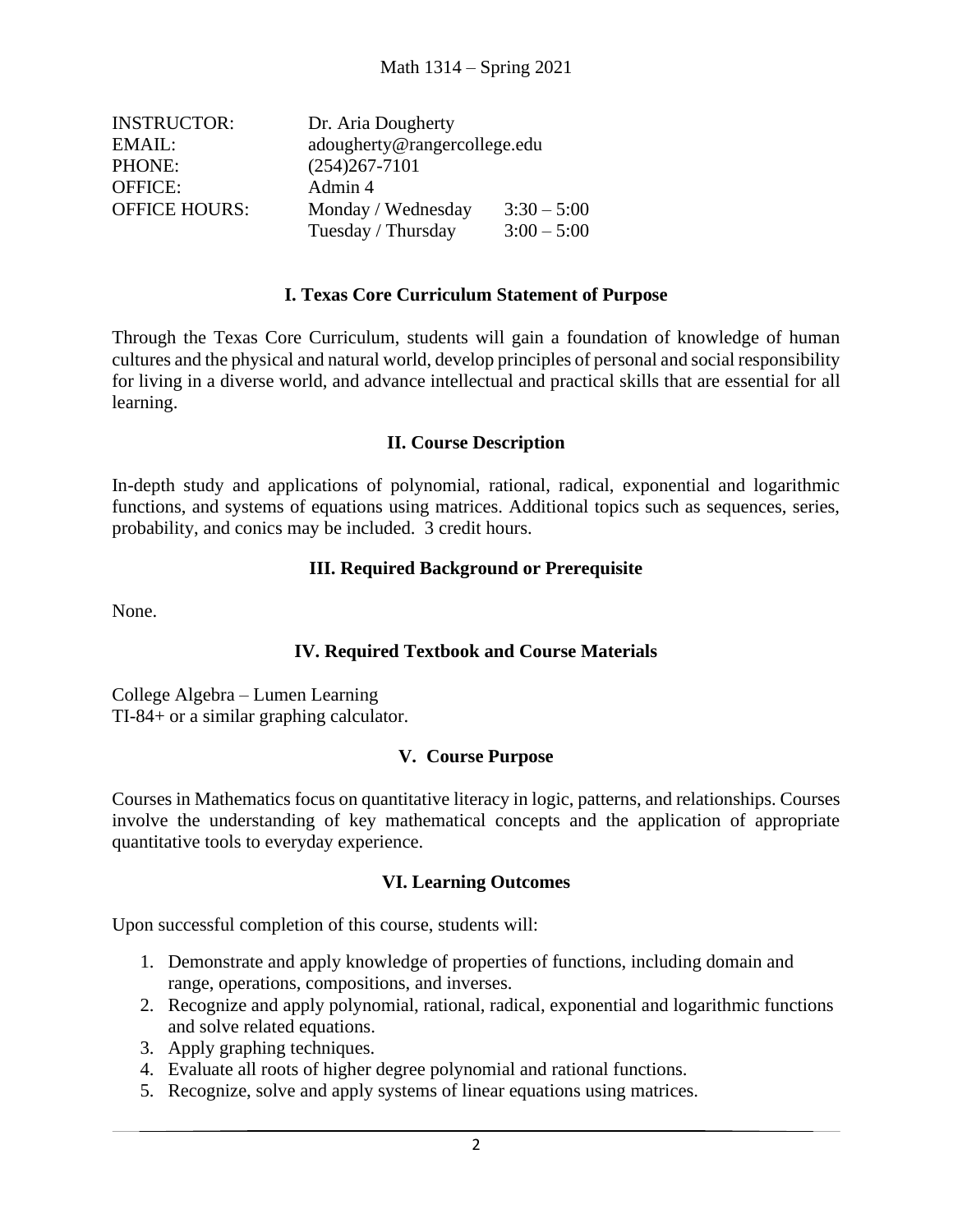# **VII. Core Objectives**

This course meets the following of the six Core Objectives established by Texas:

- ☒ **Critical Thinking Skills (CT) –** Creative thinking, innovation, inquiry, and analysis; evaluation and synthesis of information
- ☒ **Communication Skills (COM) –** effective development, interpretation and expression of ideas through written, oral, and visual communication
- $\boxtimes$  **Empirical and Quantitative Skills (EQS)** The manipulation and analysis of numerical data or observable facts resulting in informed conclusions
- $\Box$  **Teamwork (TW)** The ability to consider different points of view and to work effectively with others to support a shared purpose or goal
- $\Box$  **Social Responsibility (SR)** Intercultural competence, knowledge of civic responsibility, and the ability to engage effectively in regional, national, and global communities
- $\boxtimes$  **Personal Responsibility (PR)** The ability to connect choices, actions, and consequences to ethical decision-making

# **VIII. Methods of Instruction**

The instructional delivery of this class is face-to-face. It will meet twice weekly in person and attendance is counted on physical presence in the classroom. Students are expected to be in the classroom, there will be no Zoom link for learning at home unless Ranger college shifts to be online. Should Ranger shift, we will follow whatever protocol is established by the school. Students are expected to complete assignments online through Blackboard *and* Pearson.

There are regular quizzes and unit tests. These will typically occur at the end of each section (quizzes) and chapter (unit tests). Homework will be due at the end of each chapter.

# **IX. Methods of Assessment**

Your total grade breakdown is as follows:

| <b>GRADED ITEM</b>                      | <b>PERCENT</b> |
|-----------------------------------------|----------------|
| Attendance                              | 20             |
| Homework (CT, COM, EQS, PR)             | 20             |
| Quizzes / Unit Tests (CT, COM, EQS, PR) | 20             |
| Midterm (CT, COM, EQS, PR)              |                |
| Final (CT, COM, EQS, PR)                |                |

Final grades are determined according to the following categories:

Grading scale:  $A = 90-100\%$   $B = 80-89$   $C = 70-79$   $D = 60-69$   $F = Below 60$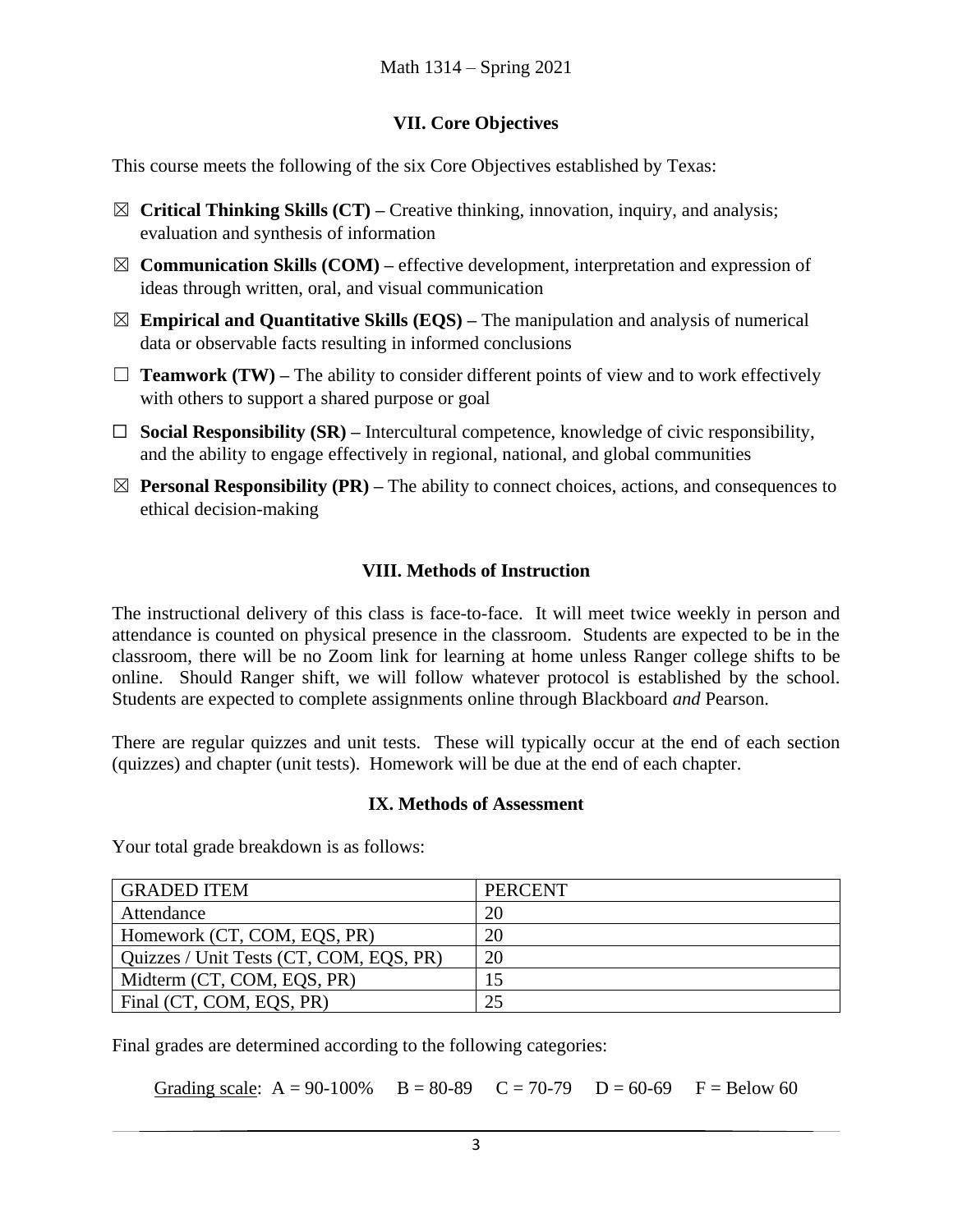# **X. Course/Classroom Policies**

**Attendance & Participation:** Attendance is counted for 20% of your final grade, as indicated above. **Students will be dropped from the course after 6 unexcused absences.** Participation goes hand-in-hand with attendance. You are expected to work on assignments given in class, complete the tasks and examples provided, use the time productively, and ask questions when you have them. A student physically present in class refusing to participate in an assigned task for the day will be marked absent for that day. Your attendance score per day is a perfect score if you are on time, half credit if you are late, and no credit if you have an unexcused absence.

Late Policy: Late homework will not be accepted for full credit if it is accepted at all. Automatically graded work (through Pearson) can be turned in through the end of the term at a 30% deduction to problems scored after the due date – there will be no exceptions to this rule. Quizzes and unit tests will not be accepted late at all. Make up assignments for anything else will be given on a case-by-case basis. Homework will not be opened up after the final due date at the end of the term.

I suggest not leaving your late work to chance – if you live somewhere with spotty internet, work on your homework *before* the date that it is due.

**Quizzes / Unit Tests:** You are always allowed a calculator on a quiz or unit test. The use of this calculator is not to circumvent the purpose of the problem, though. If the problem is asking you to convert a fraction to a decimal, for instance, you are still expected to show the work required for that problem and not to simply give the final answer. Quizzes and unit tests are designed to help you realize what material you have a strong grasp of before exams by creating an exam-like environment before you encounter the material on a real exam – please keep this in mind when you think about what to expect in quizzes.

**Exams:** There is a midterm and a final exam in this class worth 15% and 25% of your total grade, respectively. More details will be given about each when these exams approach (such as whether it is closed or open book / note, etc.). Unit tests are not formal exams, they are only differentiated from quizzes by being a collection of problems from an entire chapter.

**Academic Dishonesty:** A student found to be cheating or copying on an exam or quiz will be given a grade of "0". Repeated acts of cheating may result in being dropped from the class with a resulting grade of "F" being given for the course overall.

In this vein, please note that cell phones are not permitted during a test. You may not use it as your calculator or for any other purposes.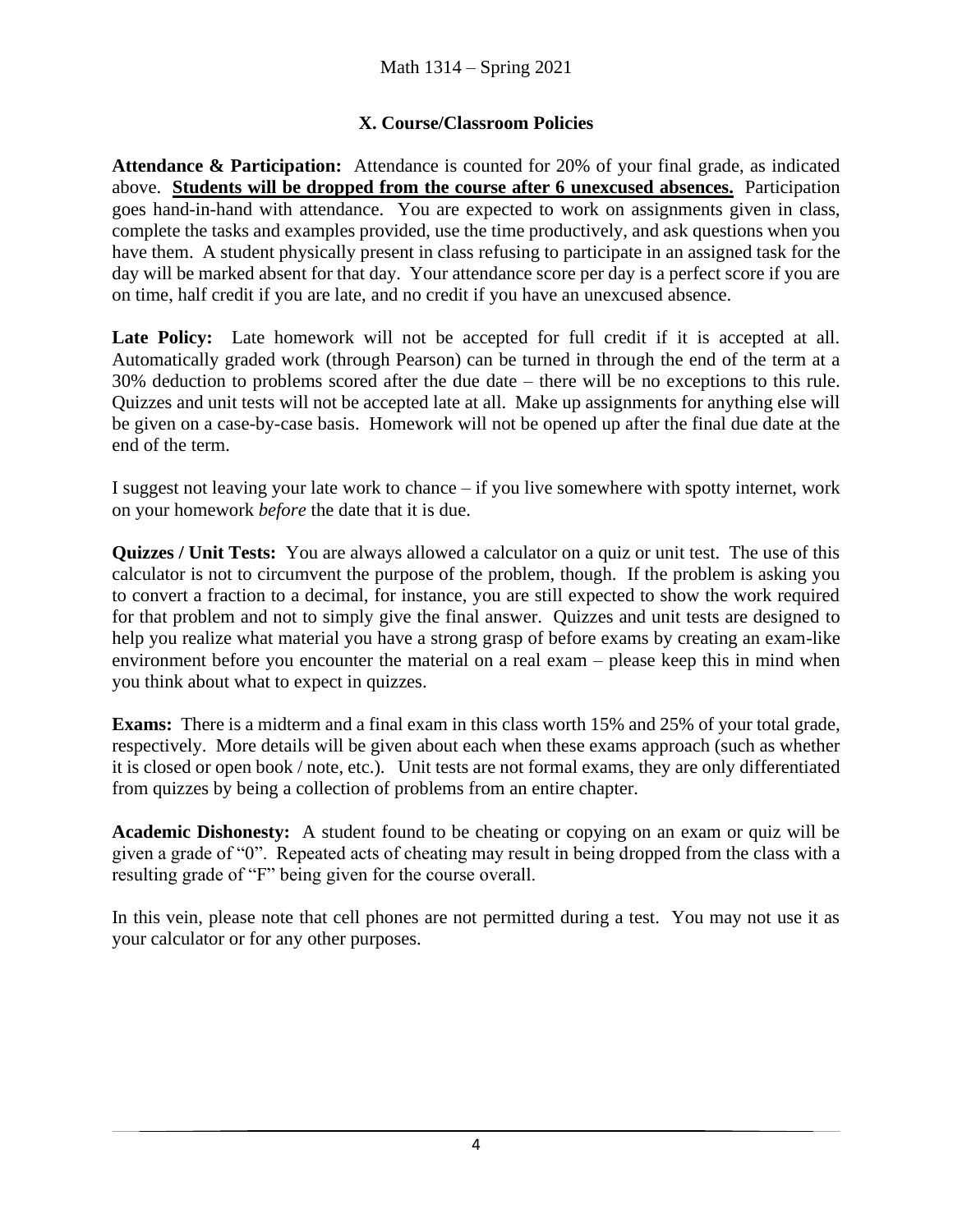**Cell Phones / Technology:** Please do not have these out in class, as they can distract from not only your own learning but the learning processes of everyone around you (we *all* find Facebook / Instagram / Twitter / etc. to be more interesting than math at the best of times). This does not mean you cannot bring your laptop to class – in fact, if you have questions about the online homework etc. then I would *encourage* you to bring your laptop / phone / tablet / etc. to class in case there is an opportunity to ask the question (in this case, have the question already open so that you don't have to turn your computer on and wait for it to load). Further, if there is extra time at the end of a given class, I might give you the opportunity to use a few minutes of time completing homework – you'll want to have access to it if that's the case (I will often try to structure lessons so that there will be time to do homework at the end).

In general, if I see technology out at an inappropriate time in class, I will ask once for it to be put away before taking it to place at the front of the room for the remainder of class. If you are receiving a call during class, please step outside to handle it.

**Student Behavior:** Students will behave as mature adults and exhibit proper classroom decorum. Students will not cause any distractions that might prevent other students from learning. Students that deviate from this policy will not be permitted to remain in class.

**Bathrooms:** You do not have to ask, quietly get up and leave without disturbing the class. We are all adults; I am not going to question you on why you're leaving unless it is *during* a proctored quiz or exam (at which point just ask).

**Available Support Services:** The Learning Resource Center has books, videos, and computer software that may be used as a supplement for this class. Tutors are also available (see counselor).